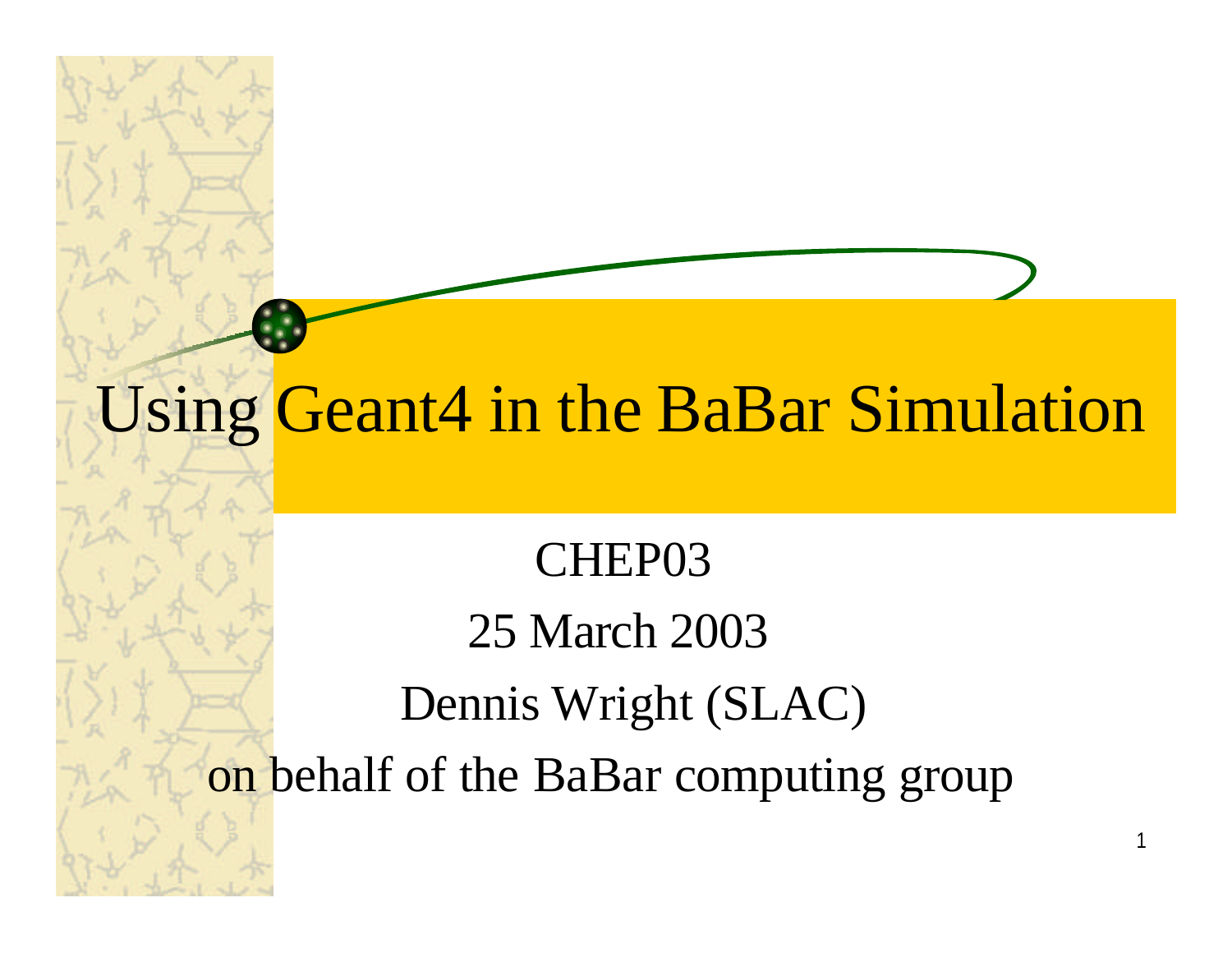### **Outline**

**& BaBar overview** – physics – building a Geant4-based simulation

**MC**/data comparison – EM process validation hadronic process validation

**& Performance**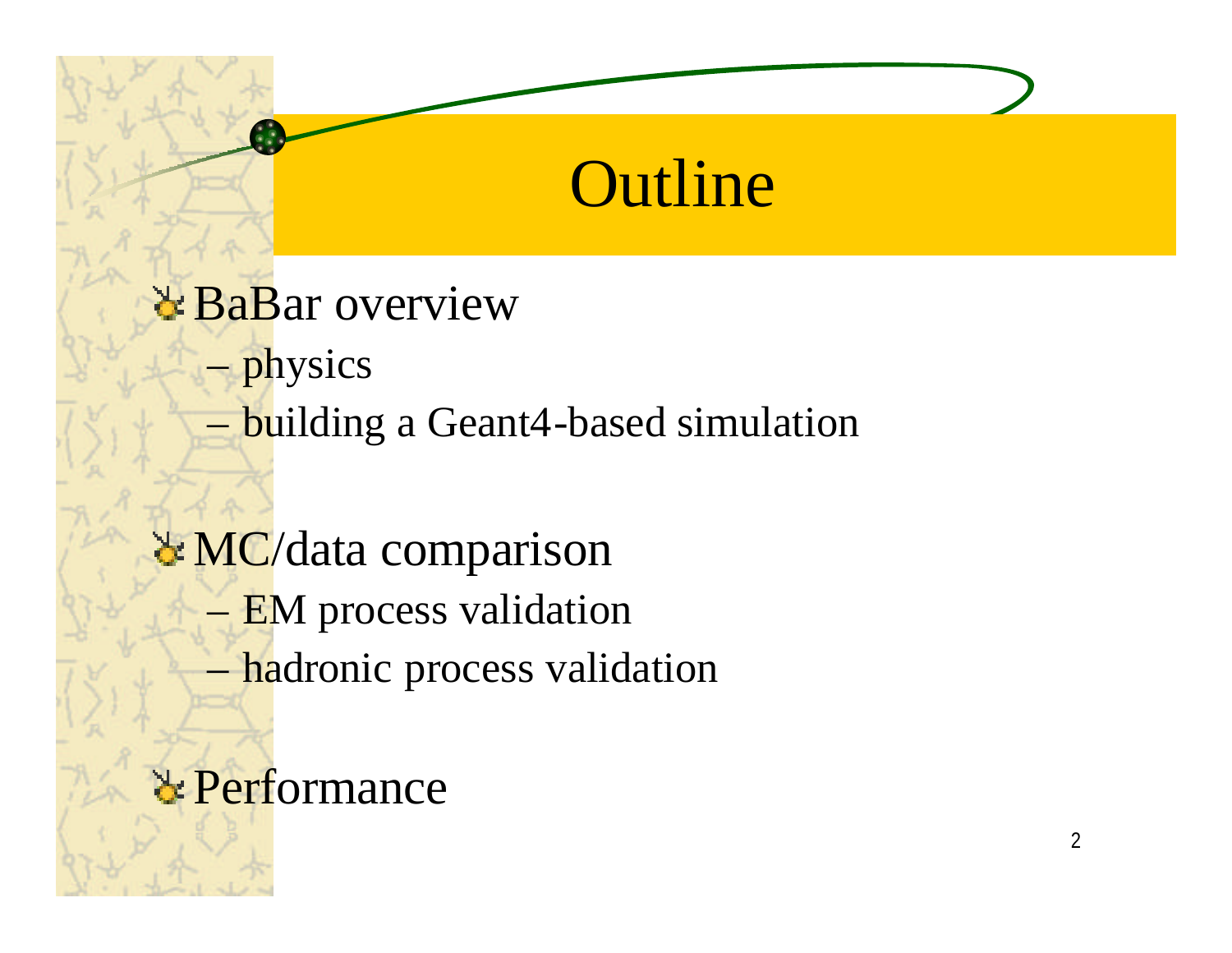## **BaBar Physics**

- **CP** violation in B0B0bar system
- **EM** interactions
	- $\rightarrow$  must reconstruct B0  $\rightarrow$  J/ $\psi$  K<sub>s</sub>, J/ $\psi$  K<sup>\*</sup>, D+D-, ...
	- typical decay product energies:
		- lepton pairs  $0.3 < p < 2.3$  GeV/c
		- $\bullet$   $\pi^0$   $0.3 < E < 2.5 \text{ GeV}$
		- $γ$  0.1 < E < 4.5 GeV

*<u>Le hadronic</u>* interactions

 $-\frac{\text{charged}}{\text{m}}$  s and K s interacting in beam pipe, calorimeters

 $p < 4$  GeV/c, most  $< 1$  GeV/c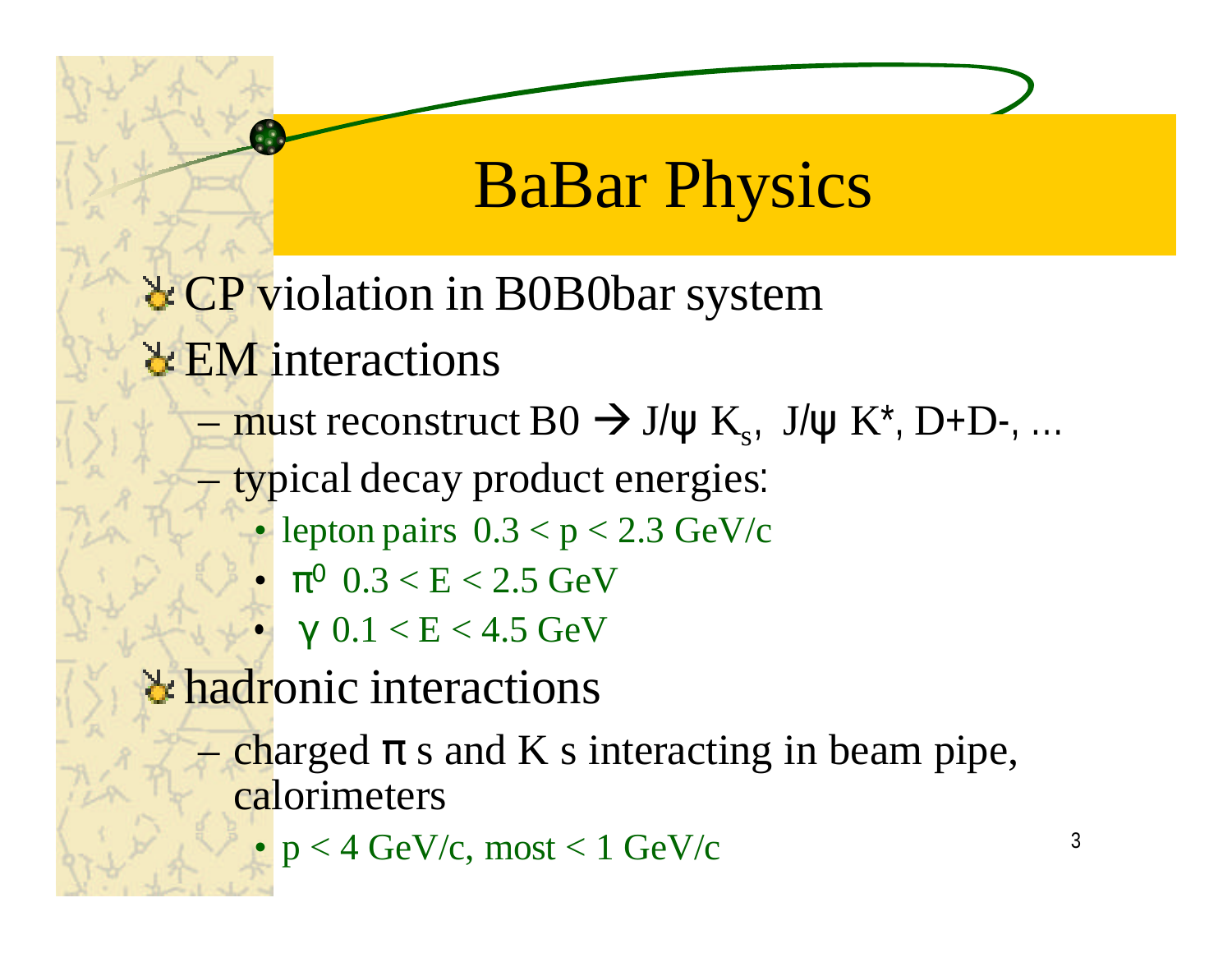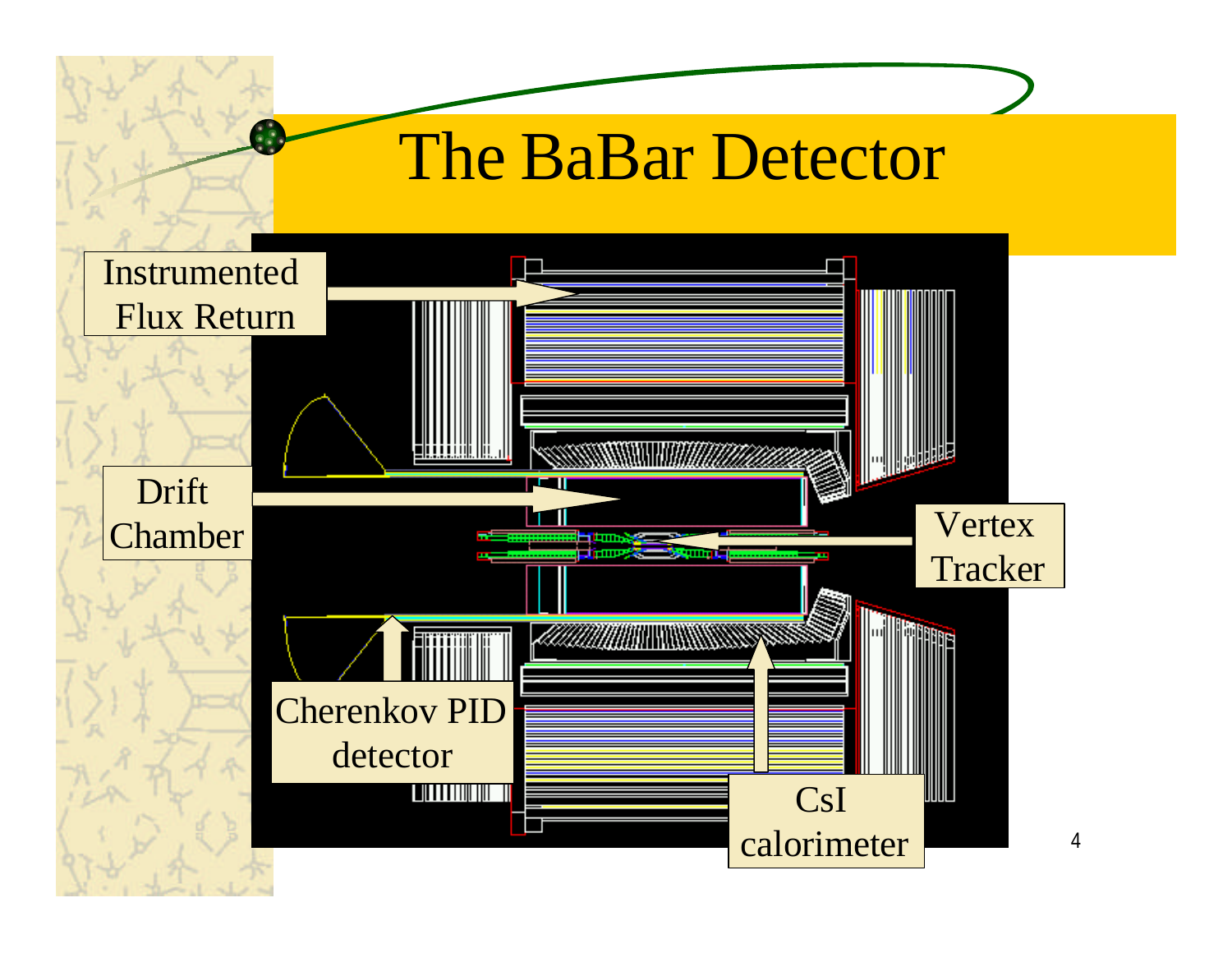# Simulation Design Requirements

- **Simulation must run in BaBar Framework** – tracking, physics, hit scoring (GEANT4) implemented as a Framework module
	- Geant4 must give up run control to the Framework
- **Work** with existing event generators, detector response and reconstruction codes
- Use Objectivity database for persistence – even though Geant4 does provide persistence
- **Simulation must be detailed but fast enough to** keep up with high-luminosity production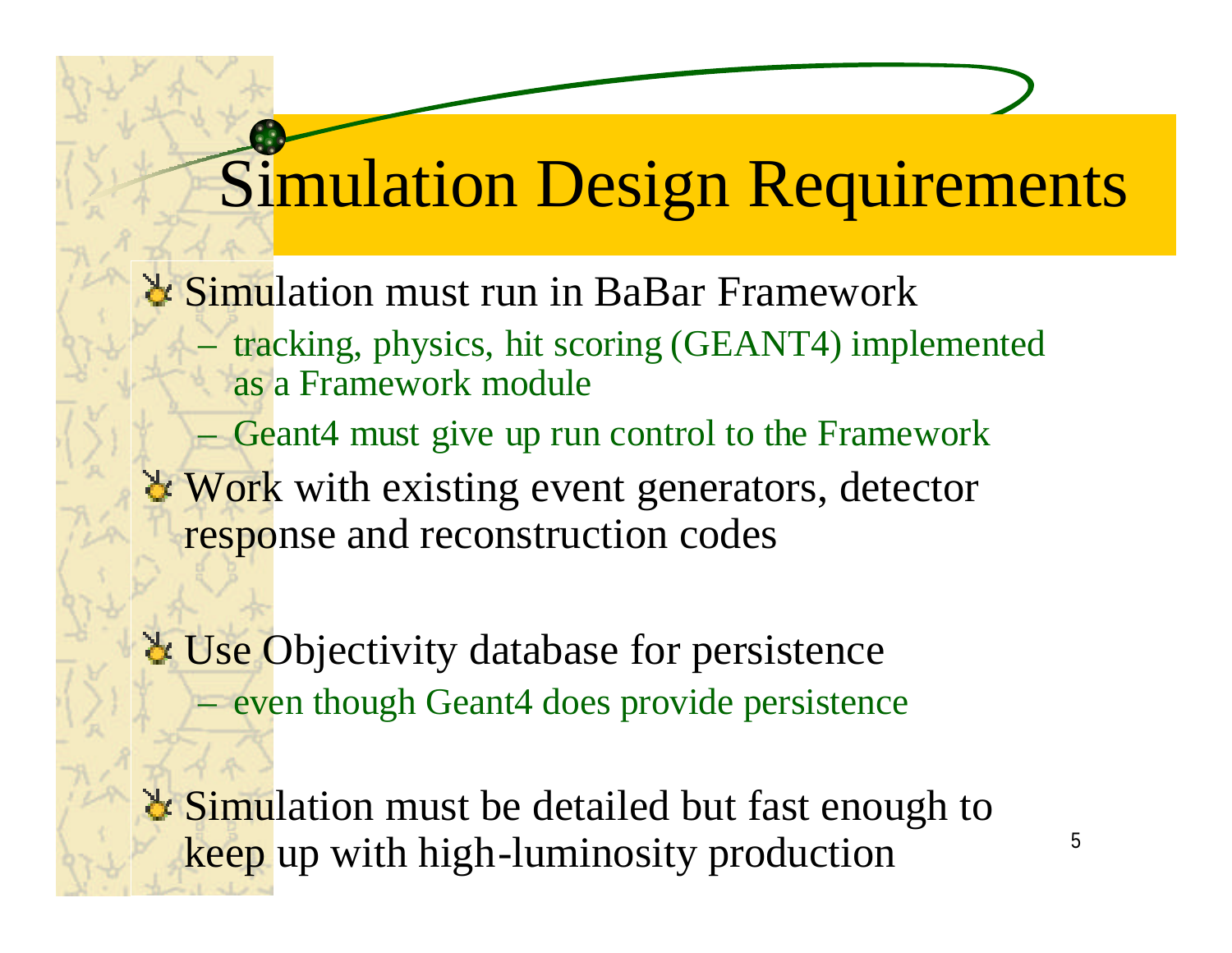## BaBar Simulation Overview

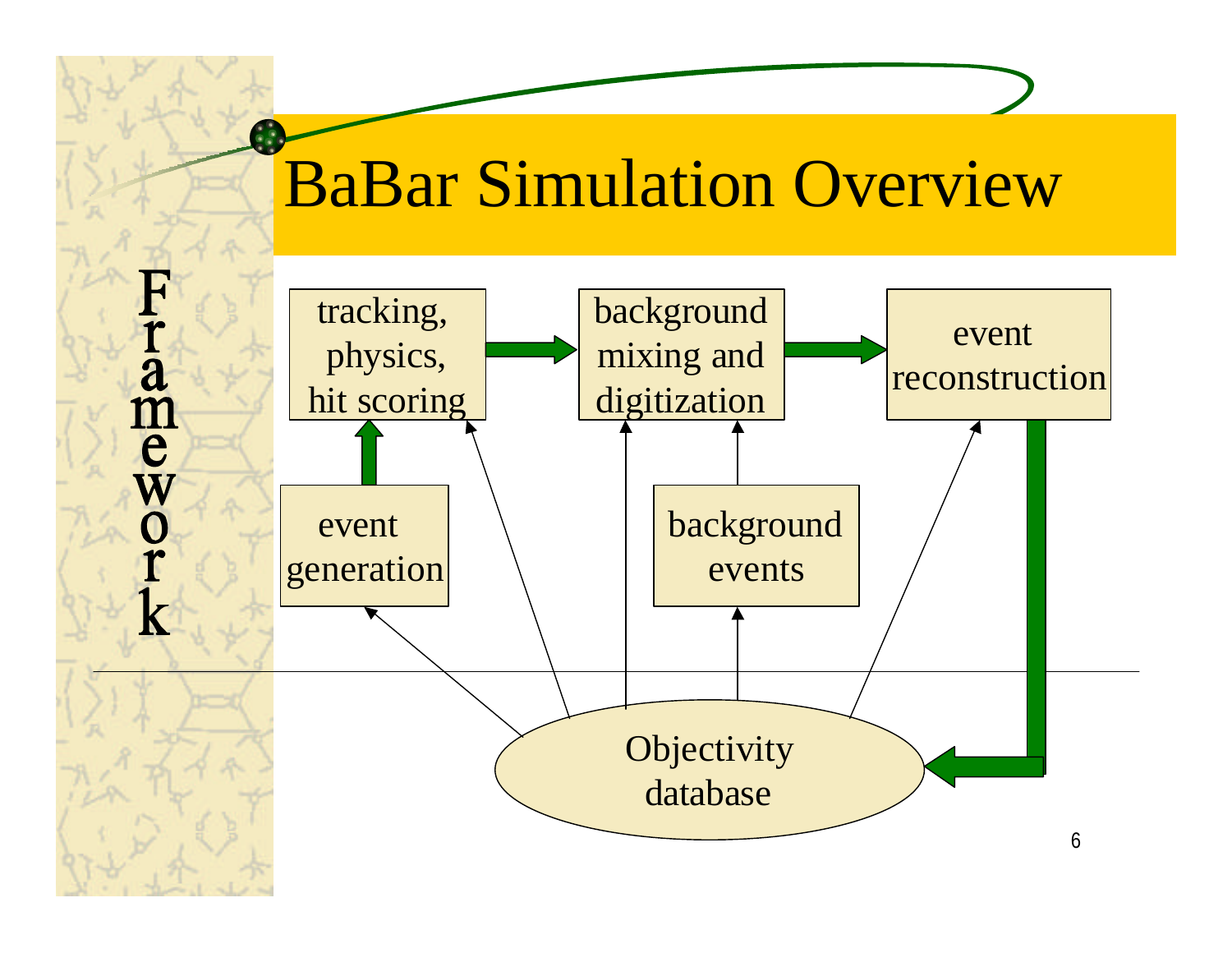## Use of Geant4 in BaBar

**& BaBar uses:** 

– Geometry

 $-$  Hit-scoring

– Decay processes

**EM** physics processes  $(< 10$  GeV)

– Low energy hadronic processes  $(< 10 \text{ GeV})$  **BaBar does not use:** 

– Detector response

– Persistence

– Standard particle transport/navigation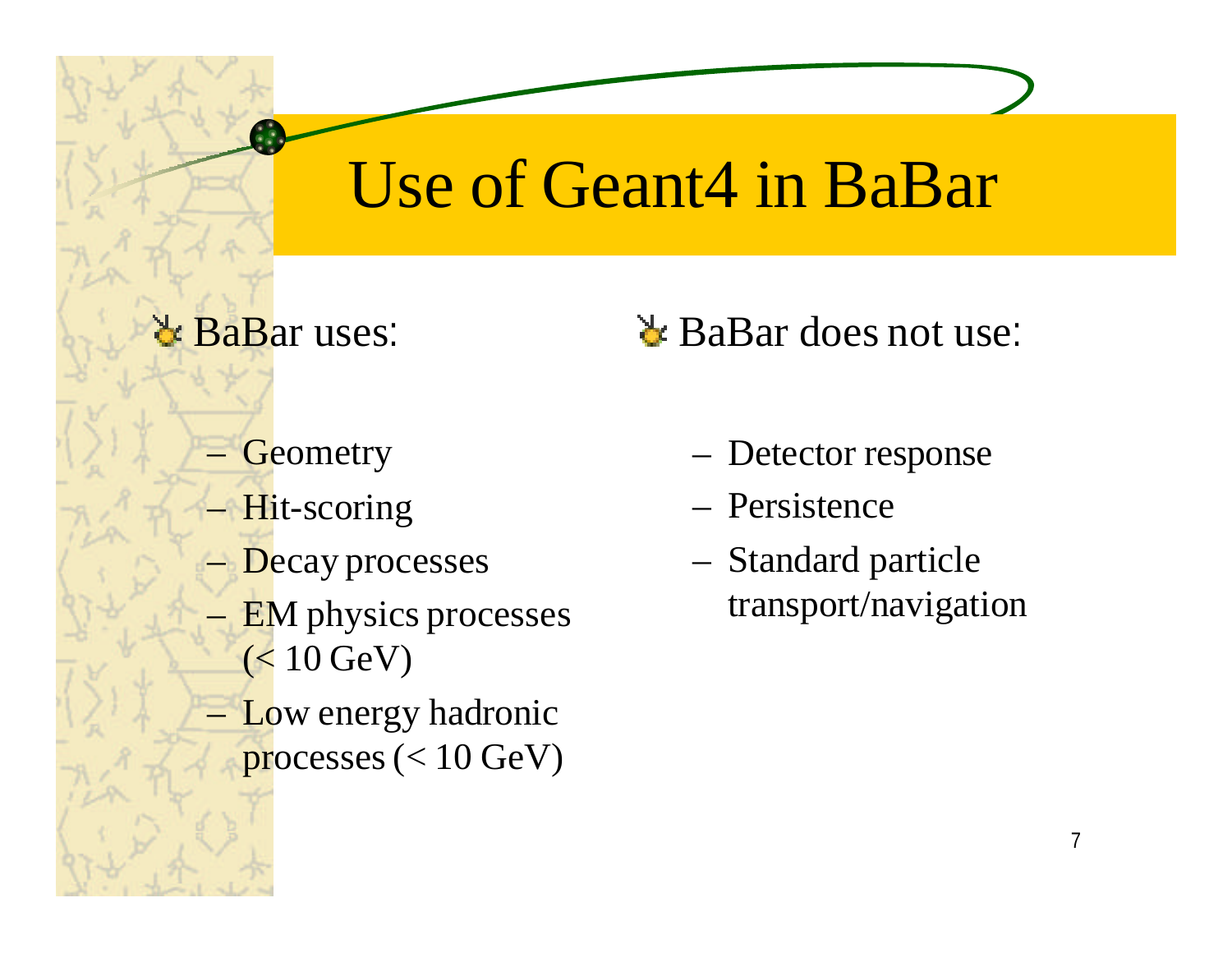## BaBar/Geant4 Validation

**& Since October 2000, several validation test runs** generated, compared to data

- total of 20 million events
- 25 different event types: B0B0bar, bhabhas, dimuons

#### **& Examined:**

- Detector material model
- Tracking, resolution, reconstruction
- Particle ID
- EM processes
- Hadronic processes
- performance/robustness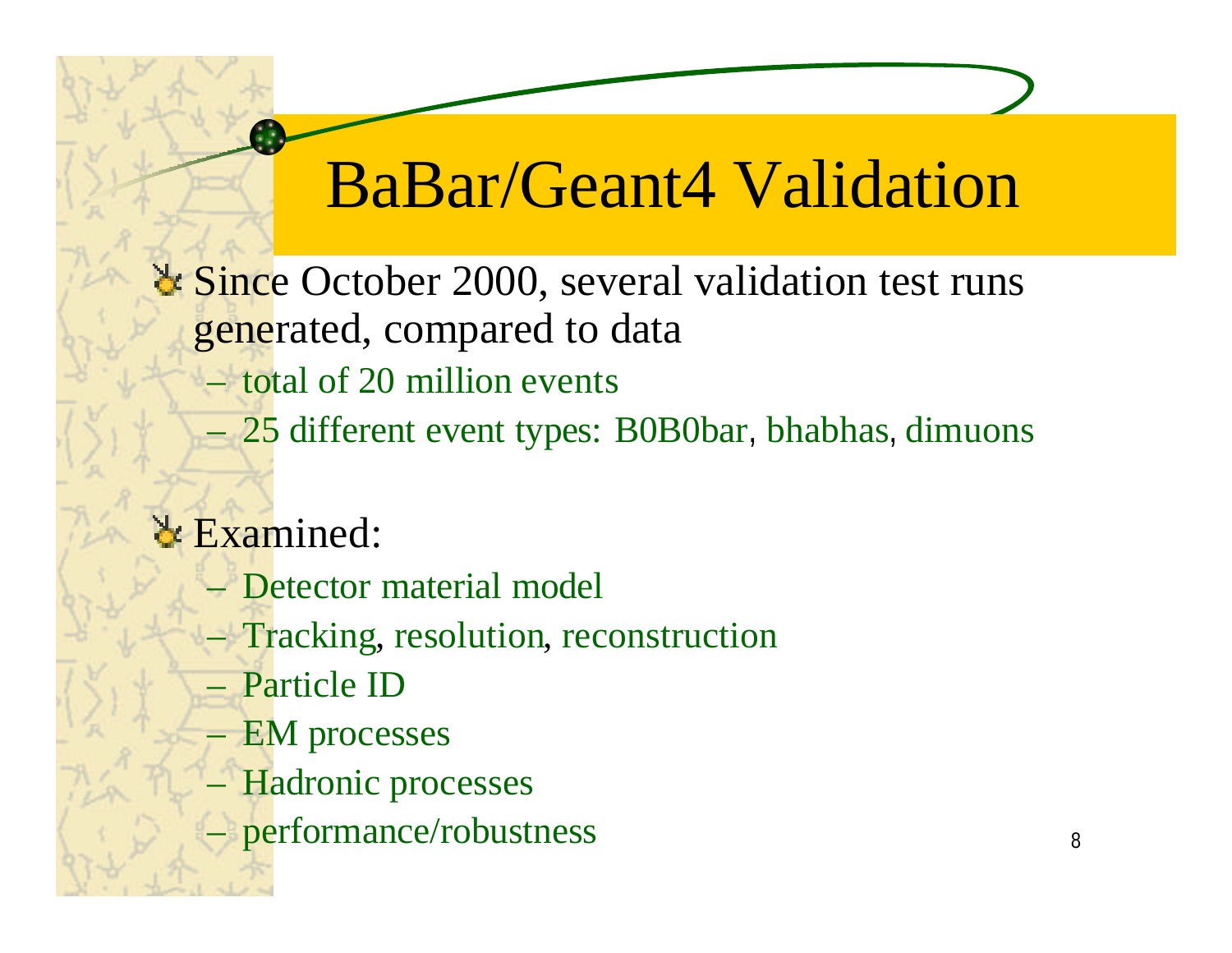## EM Process Validation: dE/dx

 $\forall$  Min. ionizing e+,efrom rad. Bhabhas  $(0.2 < p < 8 \text{ GeV/c})$ 

- mean energy loss in He-ISO gas reproduced
- widths agree  $\rightarrow$ fluctuations are reproduced

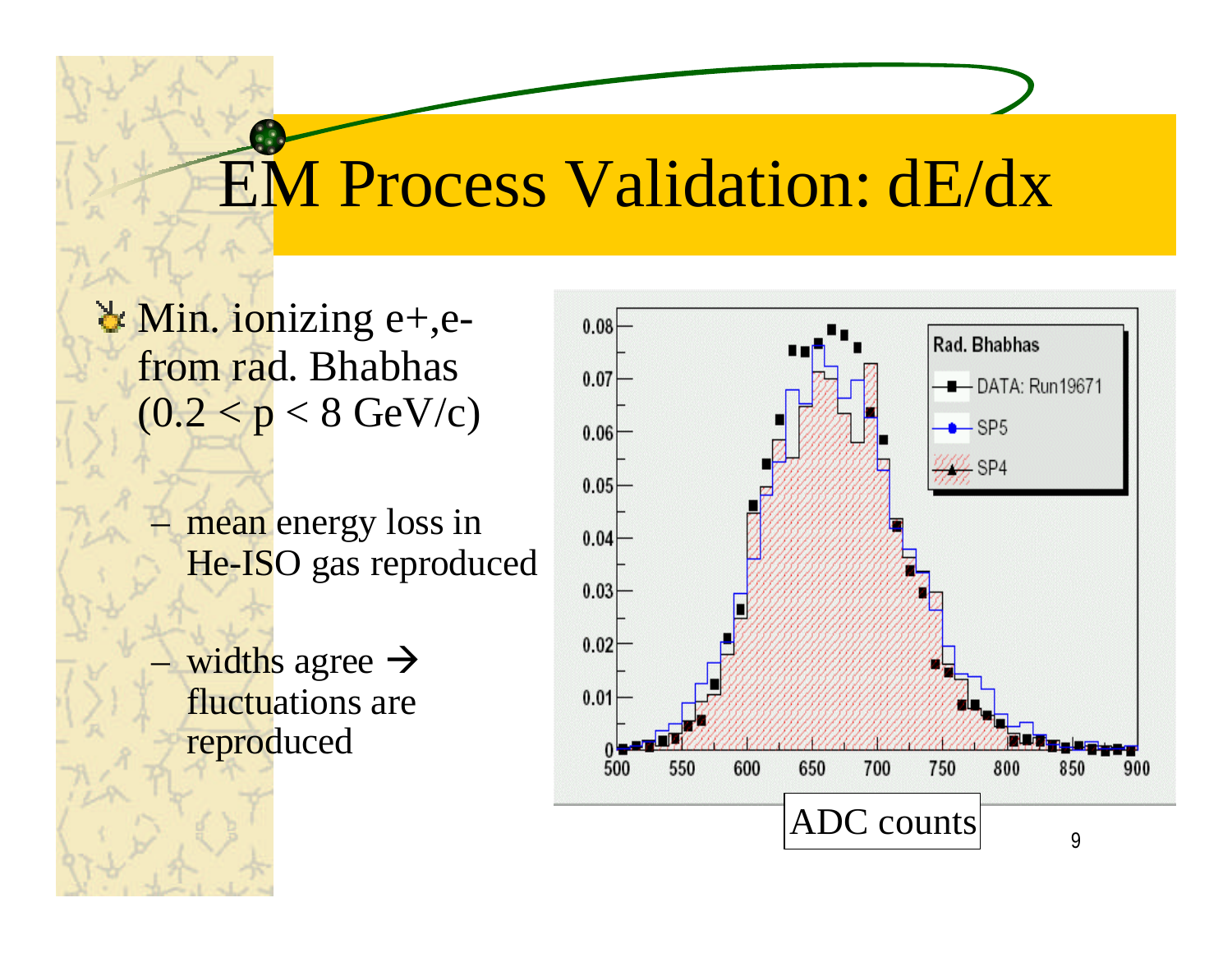# **EM Validation: shower shapes**







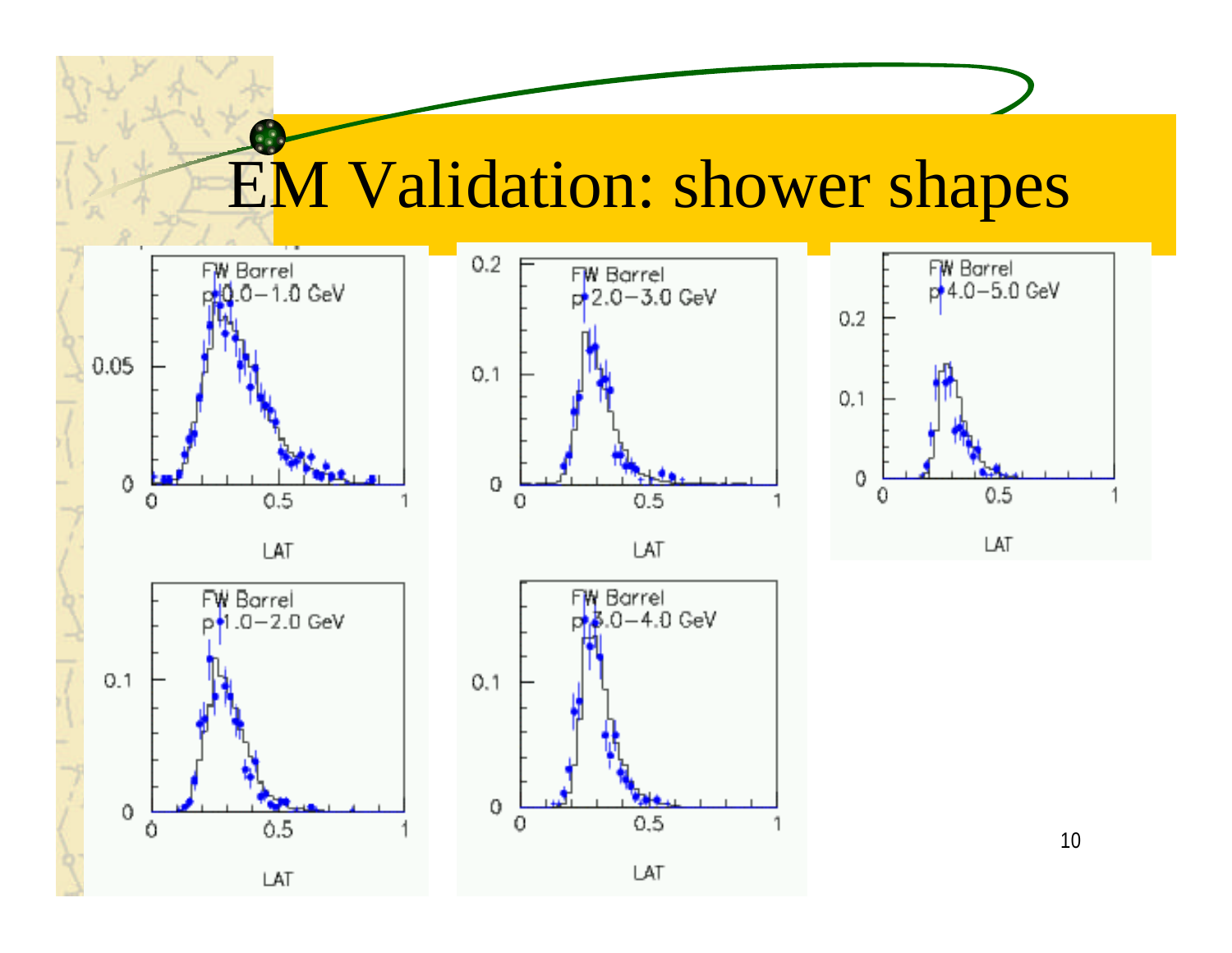# EM Validation: π <sup>0</sup> Reconstruction

- $\pi^0$  mass test of tracking, energy scale, containment in calorimeter
- $\pi^0$  width depends on shower simulation, detector response to photons
- Looked at  $\pi^0$  s with energies 0.3 to 2.1 GeV from  $K_s \rightarrow \pi^0 \pi^0$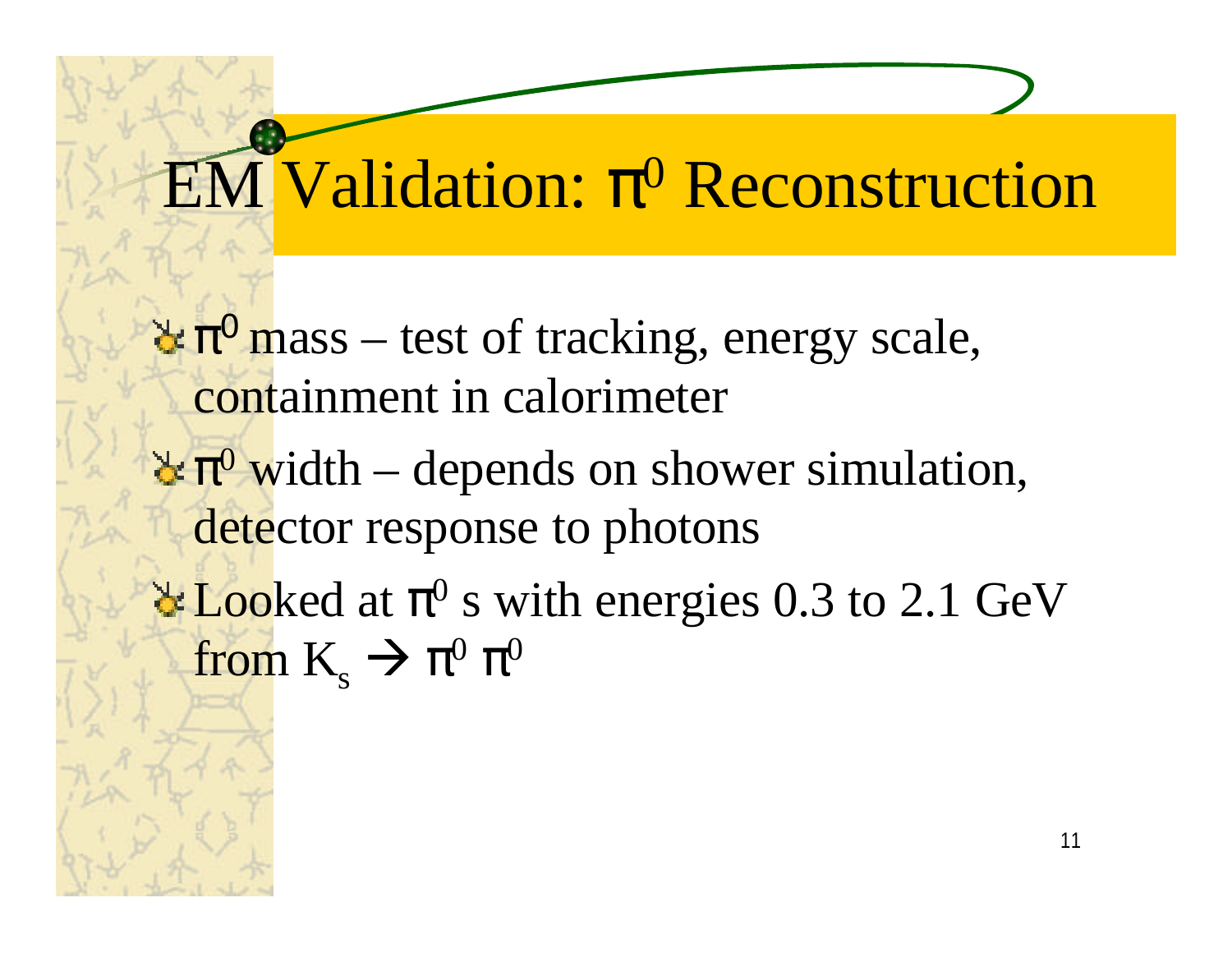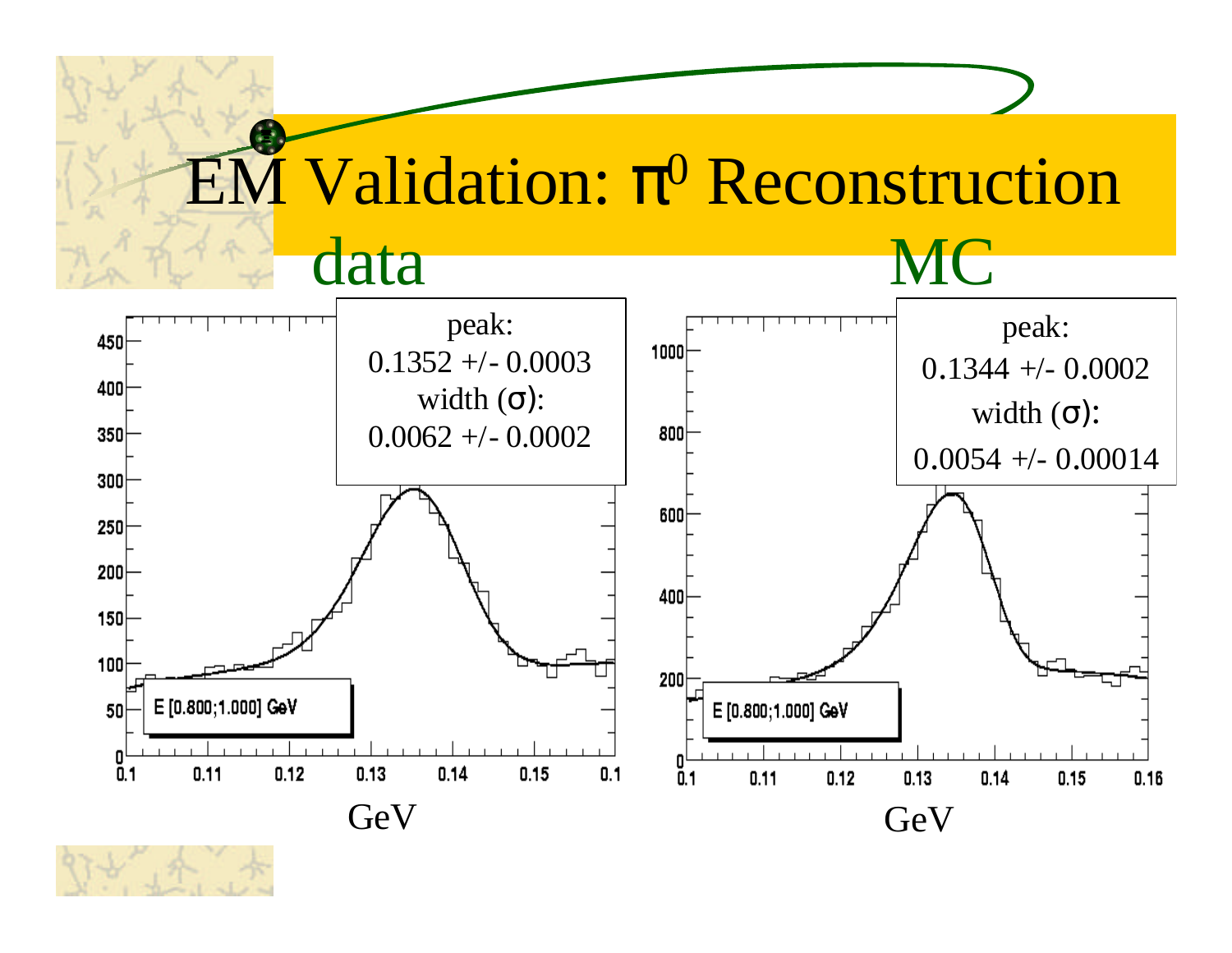## Hadronic Validation

**Currently using low energy parameterized (LEP)** model

- re-engineered version of GHEISHA
- $=$  not especially appropriate for BaBar energies (50MeV 5 GeV)
- **Example 2** Cascade models now being tested as alternatives
	- binary cascade
	- Bertini cascade looks promising
- **Thin** target tests used for validation
	- using BaBar data
	- using other data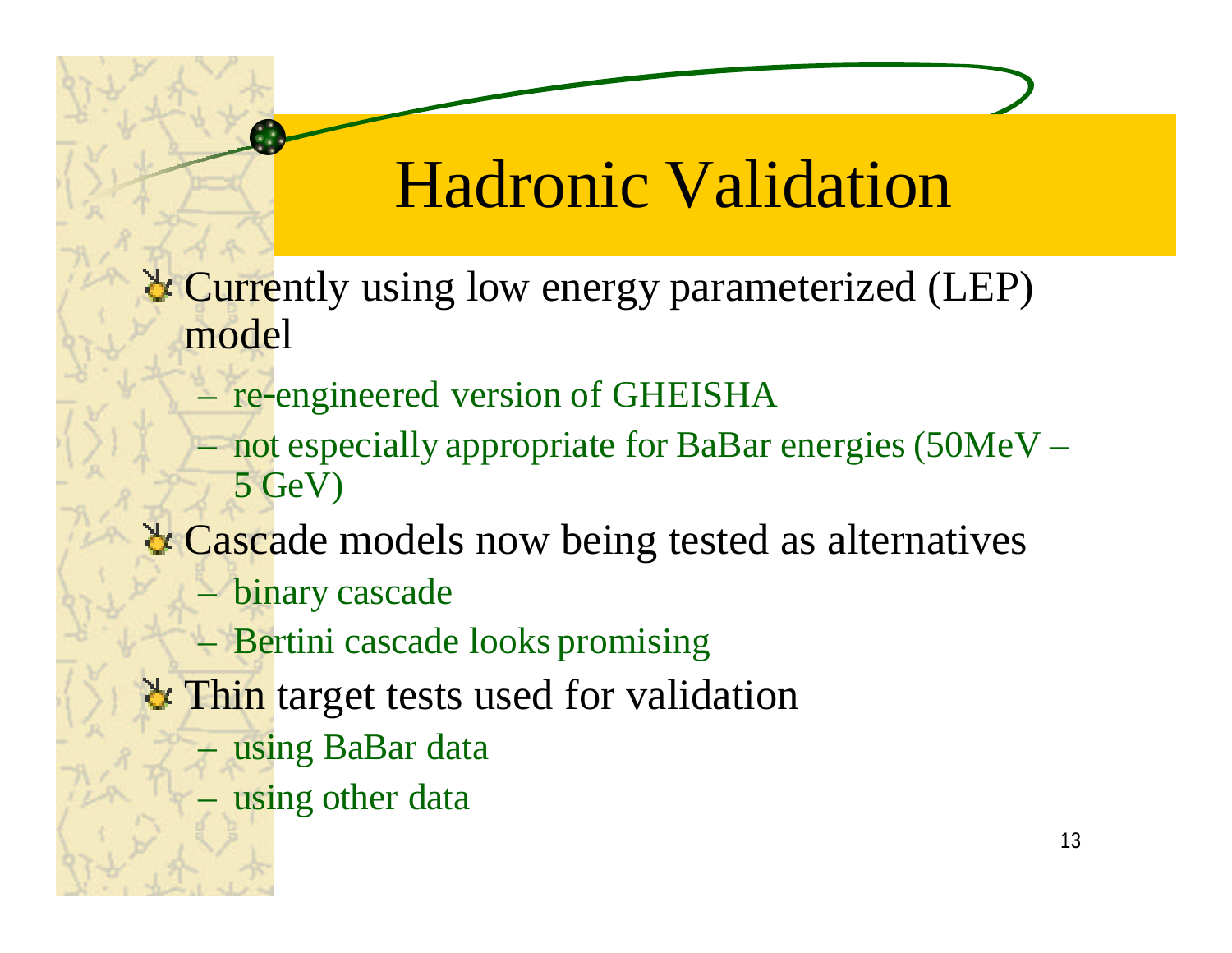## Hadronic Validation: Models

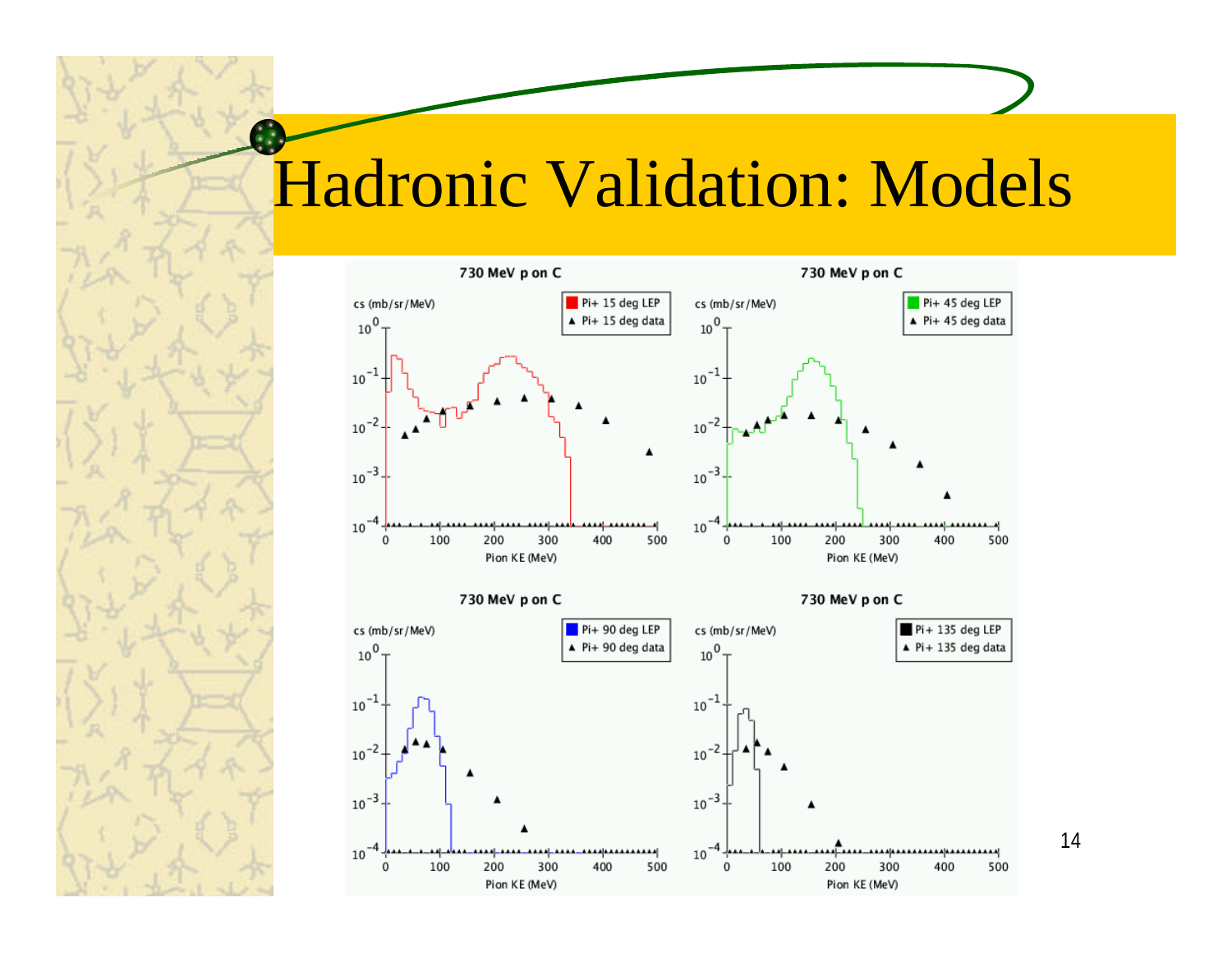### Hadronic Validation: Models



15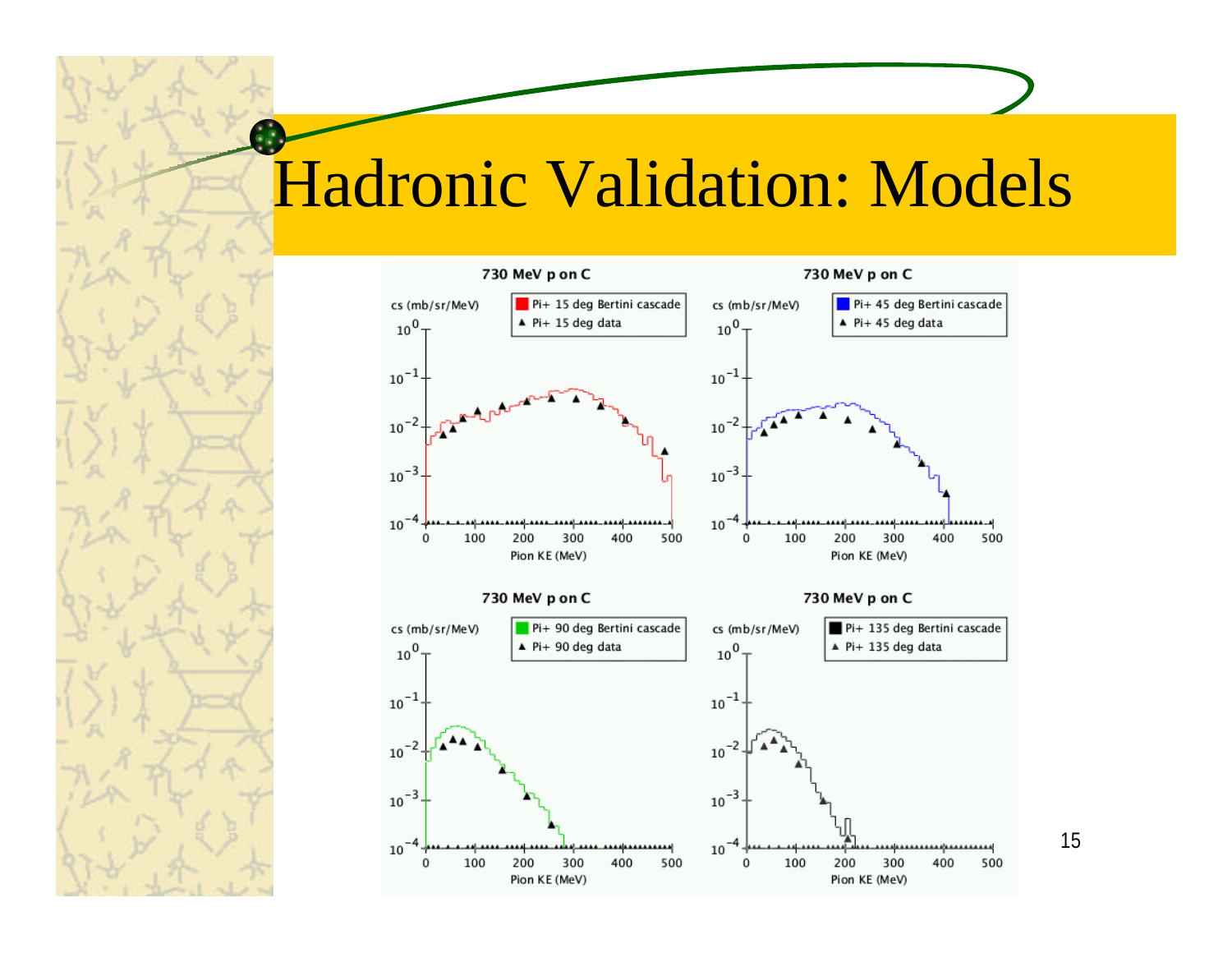

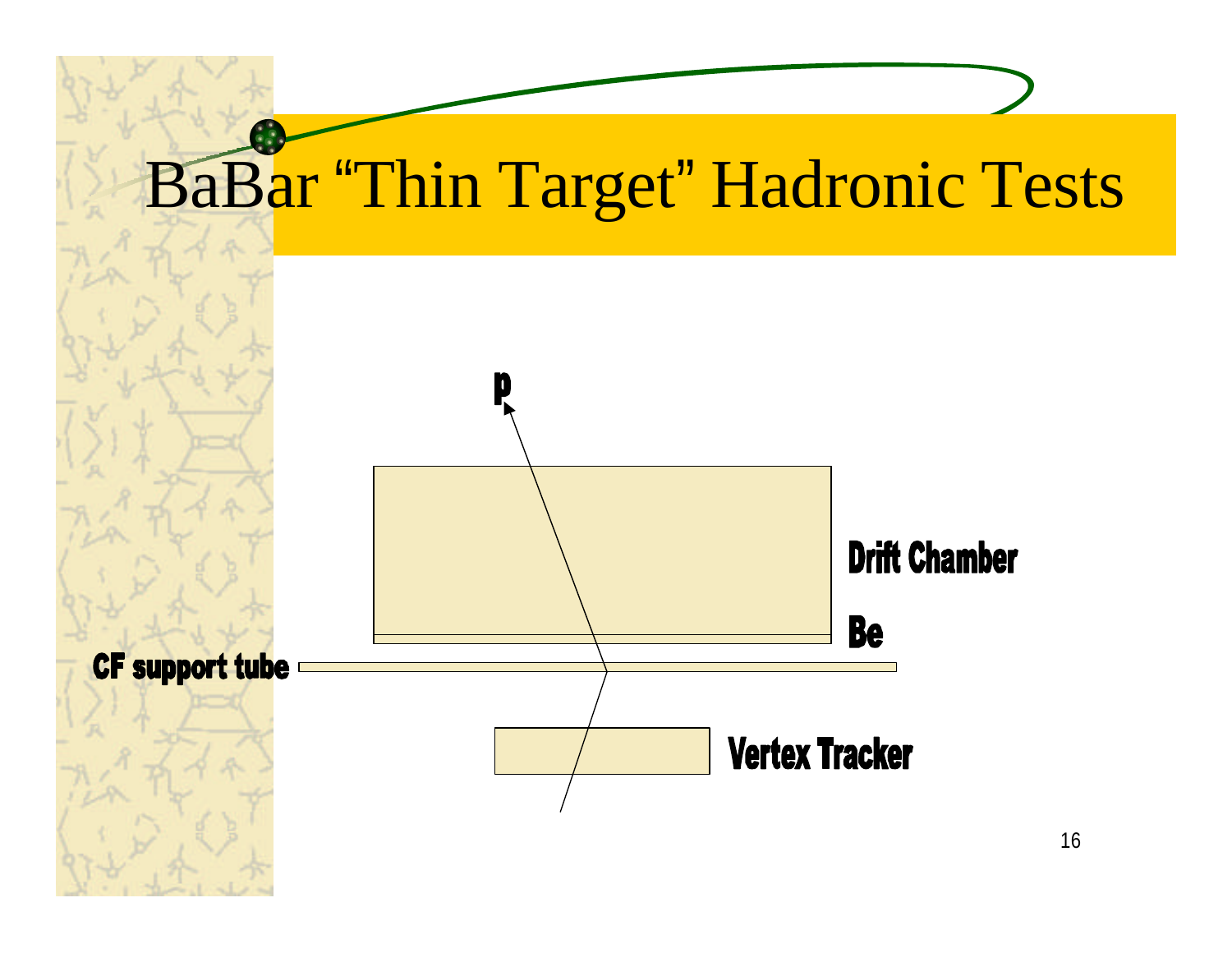# Performance

- **Example 1** Simulation stage of generic B0-B0bar event includes event generator, tracking, hitscoring
	- On 866 MHz PIII takes 5.0 s/evt
	- Used Geant4 4.0
- **Currently running MC production at**  $\sim$ **20** sites (1440 M events so far)
- **& Run** failures due to Geant4 getting rare
	- $\leq 1$  per million events